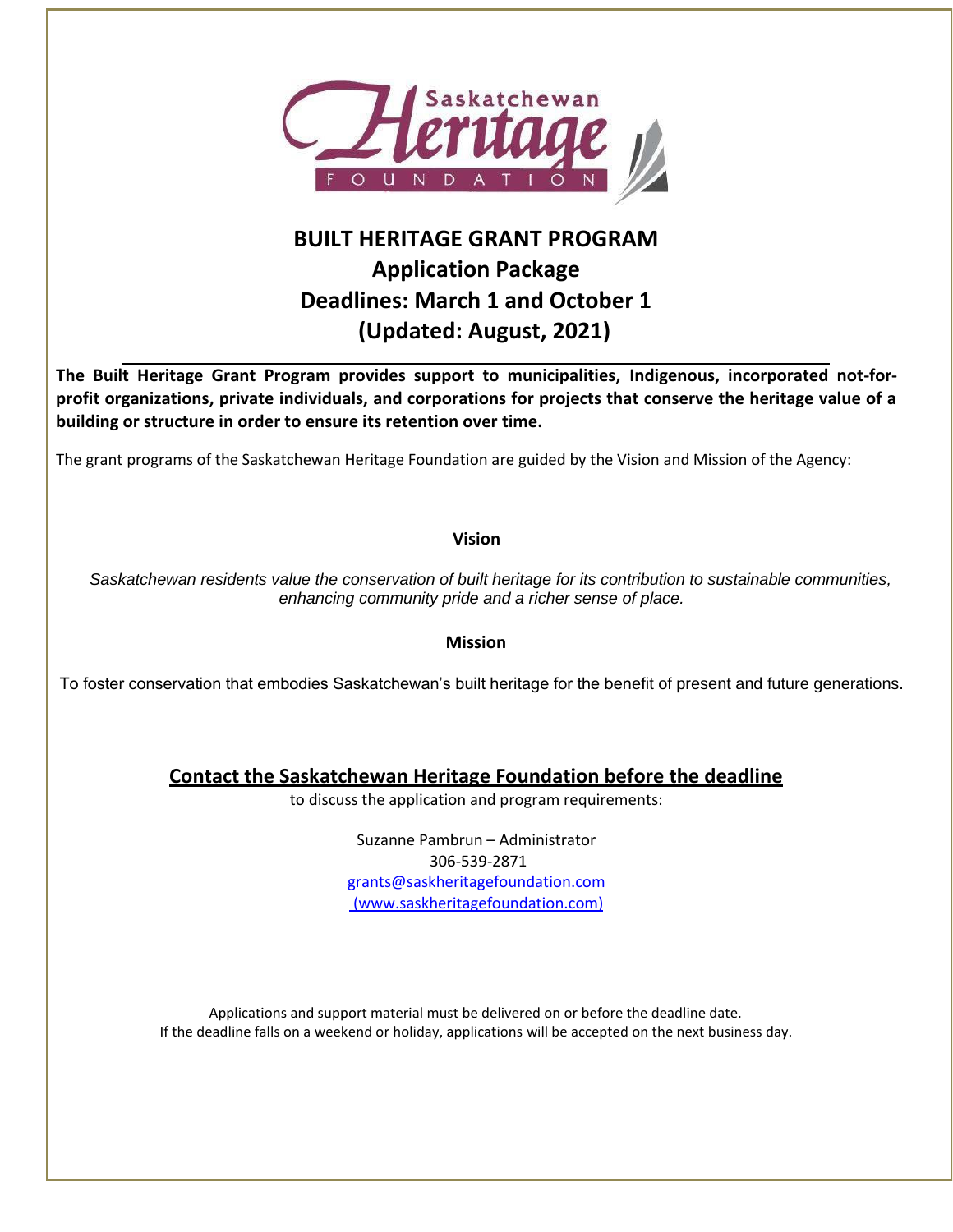### **Program Amount**

There is no defined minimum or maximum. The demand for the Built Heritage Grant Program generally exceeds the available resources, and the Saskatchewan Heritage Foundation may not be able to provide funds to all applicants (or provide the amount requested).

**All applicants must contribute a minimum of 50% of the total eligible project costs. Projects located north of the 54th parallel are eligible for 75% of the total eligible project costs.** The applicant's contribution can be comprised of a combination of funds from any government or non-government source and in-kind donations. **Inkind donations of labour, materials and services cannot exceed 25% of the applicant's share in the application, and in-kind donations of labour, materials and services cannot exceed 25% of the program allocation that may be provided.**

# **Program Deadlines**

 $\triangleright$  There are two program deadlines each year for this program: March 1 and October 1.

# **Eligibility**

- $\triangleright$  Applications will be considered from municipalities, Indigenous communities, incorporated not-for-profit organizations, private individuals and corporations.
- ➢ Properties must be designated as a Municipal Heritage Property (MHP) or Provincial Heritage Property (PHP). Applications will be accepted from owners of heritage property that cannot be legally designated as Provincial or Municipal Heritage Property. This includes structures on Federally regulated land such as train stations, grain elevators and structures on First Nation lands, that are 40 years of age orolder.
- $\triangleright$  Properties that are Federally or Provincially owned are not eligible for funding.
- $\triangleright$  Out-of-province applicants may apply for direct project costs related to the conservation of a Saskatchewan heritage resource.

## **Eligible Expenses**

*All work on a Municipal Heritage Property must be authorized by the Municipality. All work on a Provincial Heritage Property must be authorized by the Provincial Heritage Building Conservation Officer.*

- ⬧ *Siding & Windows -* Selective replacement of the original siding and windows is preferable. (Selective means only those portions of the siding or windows that have deteriorated - not all of the windows or all of the siding). Replacement of the entire original window or siding will be considered only when it can be demonstrated that selective replacement is not possible or practical.
- ⬧ *Roofs -* In the case of non-visible flat or sloped roofs, selective or wholesale replacement with contemporary, non- historic materials that perform as well or better than the original materials are eligible for funding assistance. For all other visible roof surfaces (i.e. pitched), selective replacement with original materials is the standard.
- ⬧ *Masonry* Projects involving masonry re-pointing and "matching to the existing mortar" must include written acknowledgement that the new mortar matches the historic mortar or that an appropriate mortar is used. Mortar analysis is an eligible expense.
- ⬧ *Foundations and Structural Elements* The preference is for repair or use of in-kind materials. Replacement with materials demonstrated to be superior in ensuring structural integrity of the building may also be considered. (e.g. steel posts replacing timber posts; load bearing walls; roof trusses)(Repair or replacement of existing foundations that have failed).
- ⬧ *Removal of Window Coverings* Removal of Lexan and other windowcoverings.
- ⬧ *Painting* Exterior painting of a building or structure is an eligible expense, but will only be considered for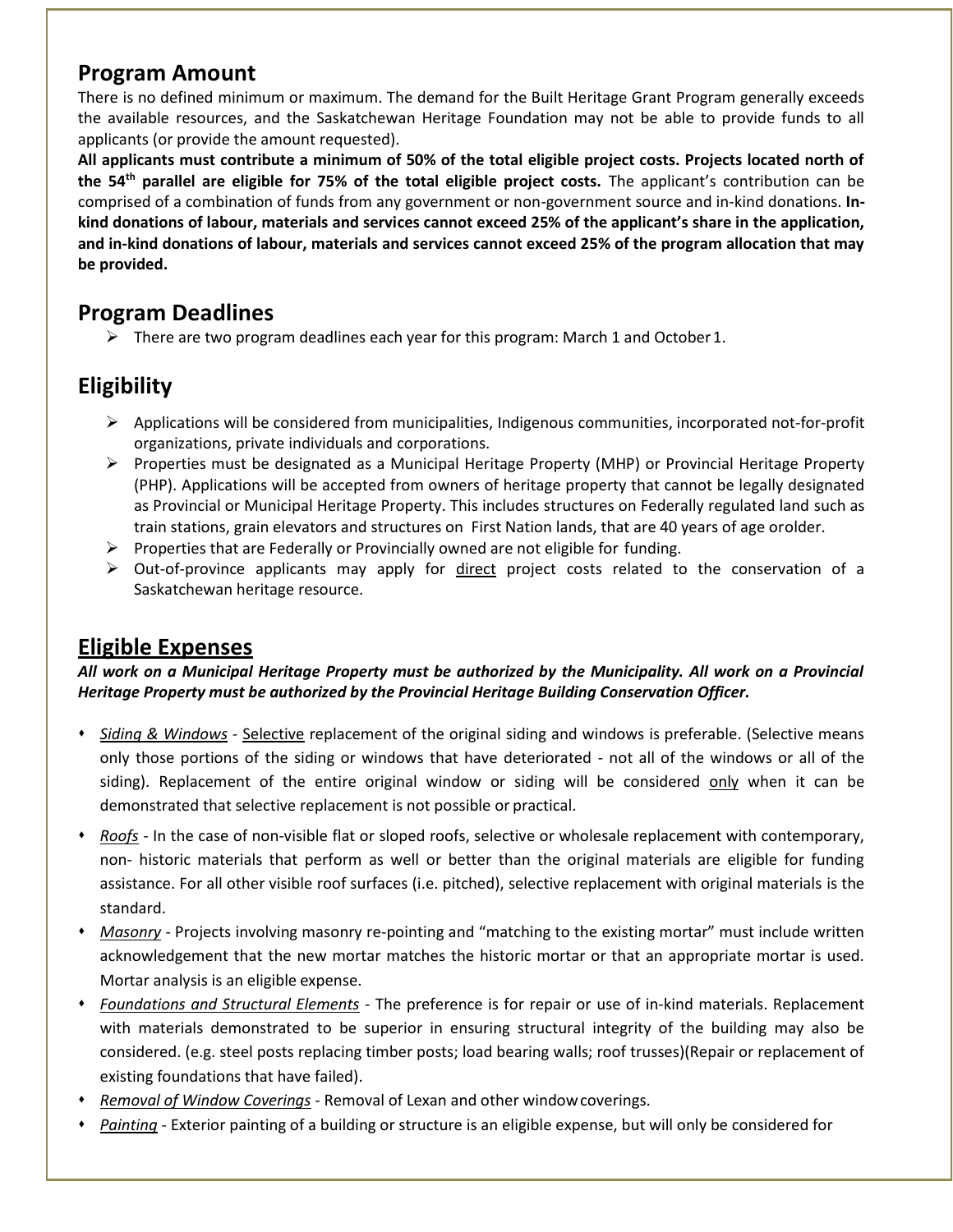funding assistance once every ten years.

- ⬧ *Re-instatement of Features* Re-instatement of features that were part of the original design and that were built during the initial construction period. (e.g. these are features that were originally built but have since been removed).
- ⬧ *Removal of Inappropriate Materials* Removal of inappropriate materials when that material will be replaced with historic in-kind material.
- ⬧ *In-Kind Materials -* Replacement with in-kind materials when the historic material is too deteriorated to be practically repaired.
- ⬧ *Non-Historic Materials in Non-visible Alterations -* Non-historic materials providing the materials are at least equivalent to original materials in strength and durability, providing they are not visible and do not in any way impact character-defining elements of the building or structure. (e.g. materials used in the repair of flat or sloped roofs, basement or foundation support elements)
- ⬧ *Private Residences* Conservation work for private residences where the residence possesses a meaningful degree of architectural, historical or associative significance. Associative in this context means a residence that has played an important role in Saskatchewan's history. (e.g. Tommy Douglas residence, Turgeon residence)
- ⬧ *Historic Signage* Signage that was part of the original building design.

# **Ineligible Expenses**

- ⬧ *Crown Assets -* Properties owned by the provincial or federal government.
- ⬧ *Operational Costs* Regular operational expenditures associated with the building orstructure.
- ⬧ *Salaries -* Salaries and benefits of the applicant and/or employees of the applicant sponsoring the project.
- **Purchase or Relocation Costs** Purchase or relocation costs of building orstructure.
- ⬧ *New Foundations -* New foundations, where a foundation did not exist previously.
- ⬧ *Interiors -* Interior conservation work (unless directly related to structural integrity);(e.g. lighting, mechanical and electrical systems, interior painting, floor coverings, energy upgrades and insulation)
- ⬧ *Addition of Window Coverings -* Lexan and other window coverings.
- ⬧ *Site Grading* Site grading.
- ⬧ *Tree Removal* The removal of trees.
- ⬧ *Painting & Oiling of Wood Shingles -* Work that involves painting or oiling woodshingles.
- ⬧ *New construction* New construction including memorials and cairns.
- ⬧ *Instatement of Features* Instatement of features that were part of the original design but were never built.
- ⬧ *Quotes* Costs associated with securing quotes for conservation work.
- ⬧ *Local History Markers & Plaques* Local history markers and plaques.
- ⬧ *Capital Expenditures* Capital expenditures including but not limited to: buildings, machinery, equipment, computers, and cameras.
- ⬧ *Work prior to the Adjudication / Notification Date -* Unless prior approval has been received in writing from the SHF, any work undertaken previous to the adjucation / notification deadline
- ⬧ *Costs for preparation of the application* All costs associated with the preparation of the application are the responsibility of the applicant.

### **Other Ineligible Expenses:**

The SHF does not fund the following:

- community and/or family histories
- publications
- educational workshops
- promotional material
- genealogy studies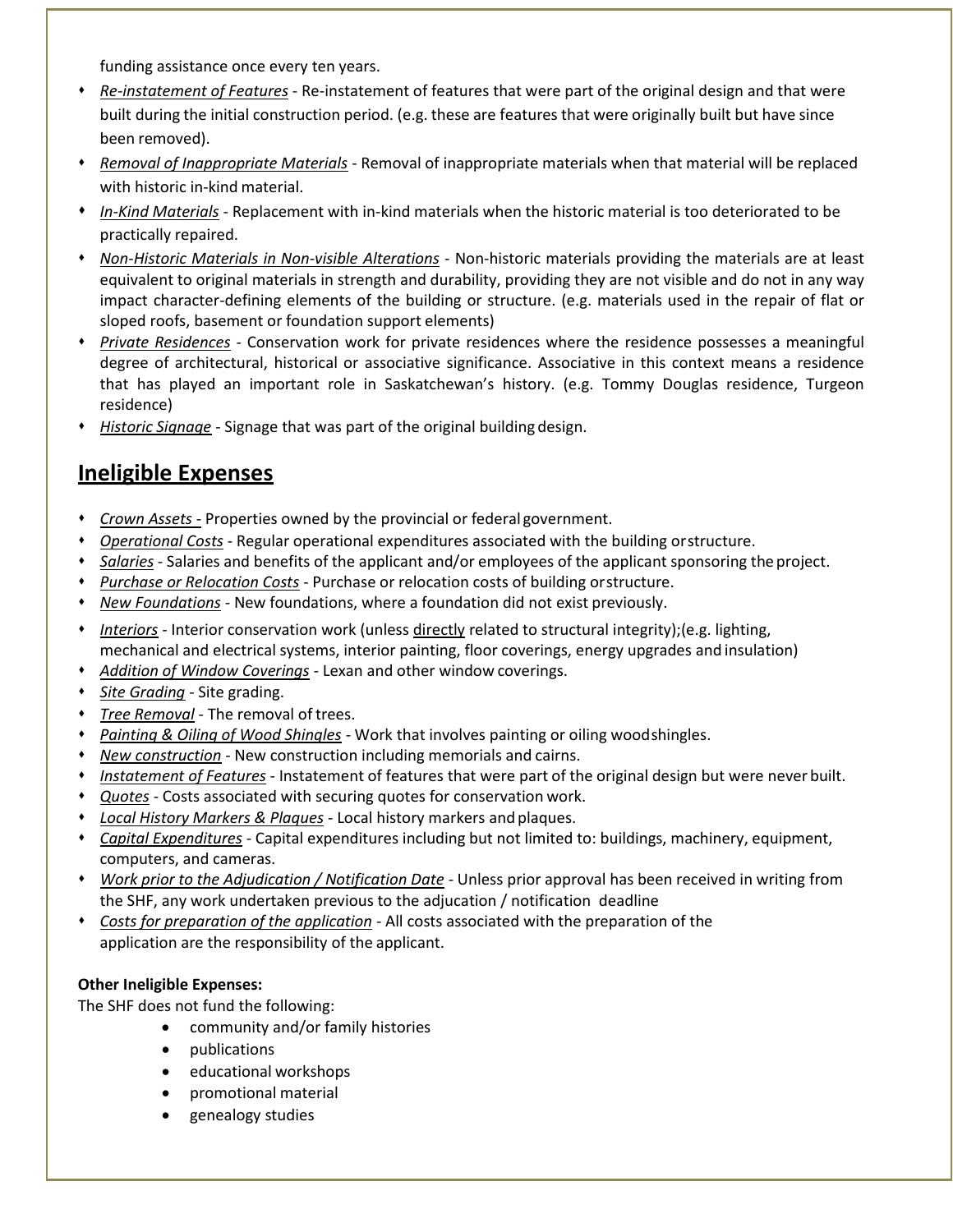- artifact purchase or restoration
- collections purchase or restoration
- moveable property (e.g. a projector in a movie theatre, operating equipment inside aplant)
- multi-year requests

## **Adjudication**

The Adjudication Committee is comprised of all members of the Saskatchewan Heritage Foundation Board of Directors and the decisions of the Adjudication Committee are final. Adjudications and notification takes place by the last week of April and the last week of November.

### **Adjudication Criteria**

Applications will be assessed by the following criteria.

### *Impact on Heritage Conservation:*

 $\triangleright$  The applicant has considered the threat to the heritage resource should conservation work not take place, and the proposed work will help to ensure retention of the heritage resource overtime.

 $\triangleright$  The proposed project has the potential to contribute to a culture of heritage conservation in the province. *Community Impact:*

- $\triangleright$  The project has the potential to provide heritage value to 1) the community and 2) the province.
- $\triangleright$  The application and project demonstrates a benefit to the community.

### *Project Plan:*

- $\triangleright$  The proposed work (including the advice of the technical advisor if a site inspection has been conducted), priority of work, and timelines are appropriate.
- ➢ The project has community support (financial or in-kind) and/or has the ability to receive community support.

## **Program Payments**

#### **Program Agreement**

When a grant has been awarded, a Grant Agreement will be prepared outlining the conditions and terms of the Agreement. Until a signed agreement is on file no payments or extensions may be granted. Payments are initiated by a signed Claim Form and evidence of completed and approved work.

#### **Program Interim Payments**

To initiate an interim payment, the applicant must submit a completed Claim Form to the Saskatchewan Heritage Foundation and support the request with evidence (e.g. photographs and invoices) that eligible work (i.e. work approved by the SHF and for which the allocation is intended) is underway or has been completed. Total interim payments will not exceed 75% of the award amount.

#### **Holdback**

The Saskatchewan Heritage Foundation will hold back 25% of the total committed award until the completion of the project and a Final Report and all supporting documentation have been received. Final payments are made in accordance with the Grant Agreement.

#### **Forfeits**

If a project has not commenced during the term outlined in the Grant Agreement and no confirmation of an extension has been issued, the project will be considered to have expired and the monies forfeited.

#### **Retroactive Payments**

The SHF will not issue retroactive payments, and applications for work undertaken before the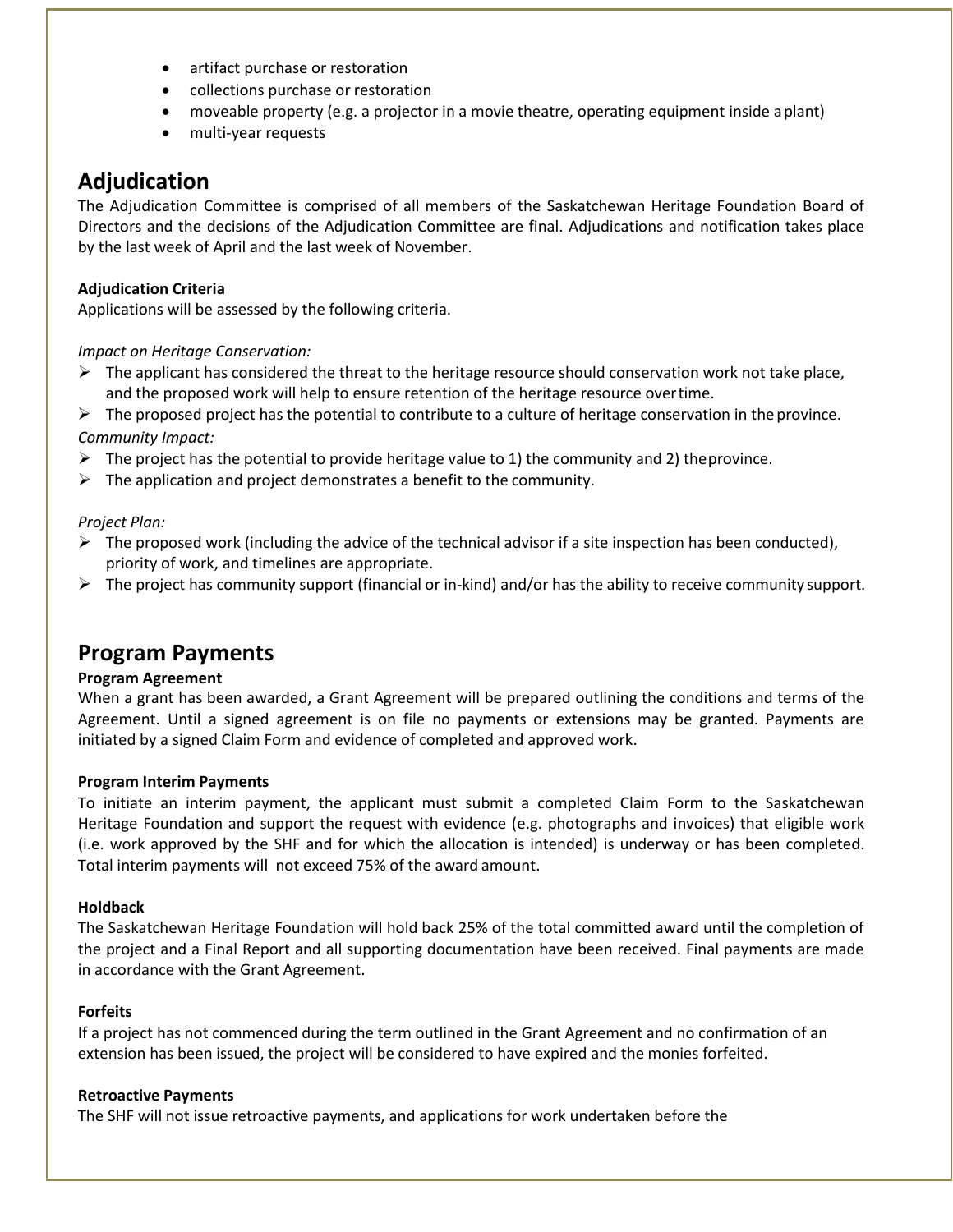adjudication/notification date are not eligible for funding assistance, unless prior approval in writing has been issued by the SHF.

# **Final Report**

In order to close the file on a Grant Agreement and receive final payment, all applicants are required to submit a final report which must contain:

- $\div$  A brief description of the work undertaken, and any issues arising as a result of this work;
- ❖ One copy of any report, communication and media articles;
- ❖ One copy of "During" and "After Work has been Completed" photographs; and
- ❖ A signed Claim Form requesting payment.

# **Recognition of the Saskatchewan Heritage Foundation**

Program recipients are required to acknowledge the funding assistance of the Saskatchewan Heritage Foundation in any project advertising through the use of the Saskatchewan Heritage Foundation's logo (available by contacting the Saskatchewan Heritage Foundation); or through the addition of "*This project has received funding assistance from the Saskatchewan Heritage Foundation"* in written reports and speeches. The Saskatchewan Heritage Foundation would like the applicant to be aware that signage is available to grant recipients for display at the property. Please contact the Administrator to request signage.

# **Confidentiality of Information**

The personal and confidential information that the applicant provides in the application, is collected, used and disclosed in accordance with the provision of the *Freedom of Information and Protection of Privacy Act* and the *Personal Information Protection and Electronic Documents Act*. This information is required to process the application. The applicant's personal and confidential information will only be disclosed as necessary to the Saskatchewan Heritage Foundation and adjudicators. If awarded funding, the applicant's name and funding amount will be announced publicly.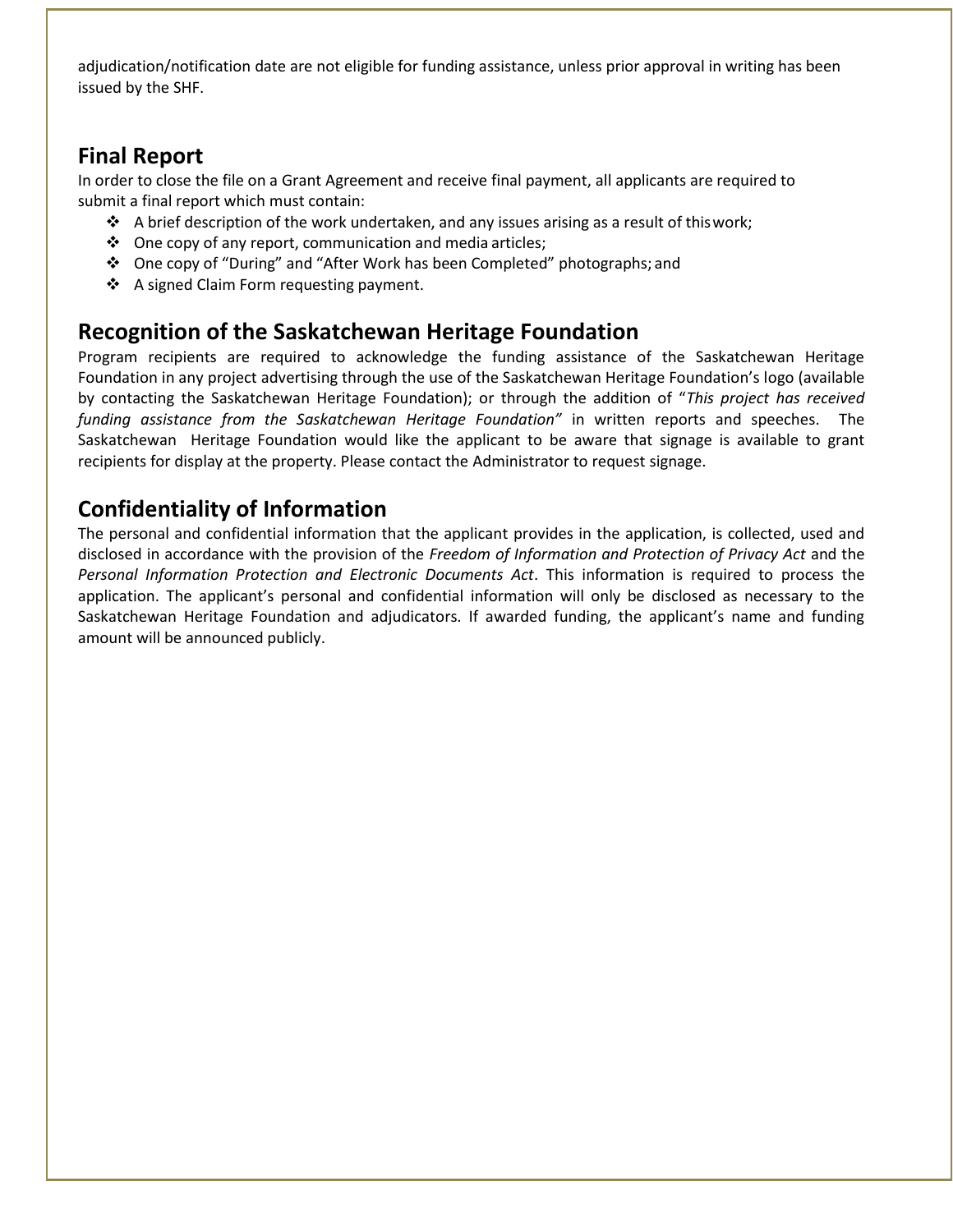Date Received:



|  | × |  |
|--|---|--|
|  |   |  |

Project:

(for Office Use only)

**BUILT HERITAGE APPLICATION FORM**

❖ **APPLICATION DEADLINES March 1 and October 1.**

| Name of Applicant/Organization:    |                             |         |  |
|------------------------------------|-----------------------------|---------|--|
| Incorporation No. of Organization: |                             |         |  |
| <b>Contact Person:</b>             |                             |         |  |
| Email:                             |                             | (FAX):  |  |
| Telephone (HOME):                  | (WORK):                     | (CELL): |  |
| Address:                           |                             |         |  |
| City/Town/RM:                      | Postal Code:                |         |  |
| <b>Alternate Contact Person:</b>   |                             |         |  |
| Email:                             |                             |         |  |
| Telephone (HOME):                  | (WORK):                     | (CELL): |  |
| <b>Project Title:</b>              |                             |         |  |
| Proposed Commencement Date:        | Proposed Completion Date:   |         |  |
| <b>Total Project Costs:</b>        | <b>TOTAL GRANT REQUEST:</b> |         |  |

**Name of Building or Structure:**

**Site Owner's Approval (if different from applicant):**

| <b>Municipal Approval to do the Work:</b>                                                 |                       |                |  |
|-------------------------------------------------------------------------------------------|-----------------------|----------------|--|
| This site was designated a Municipal Heritage Property on                                 |                       | b٧             |  |
|                                                                                           | (Bylaw Date)          | (Municipality) |  |
| The work proposed in this application has been reviewed and approved by the Municipality. |                       |                |  |
| Date)                                                                                     | (Administrator/Clerk) |                |  |

**Provincial Approval to do the Work: \*\*** Enclose written authorization from the Province if the application is for a designated Provincial Heritage Property.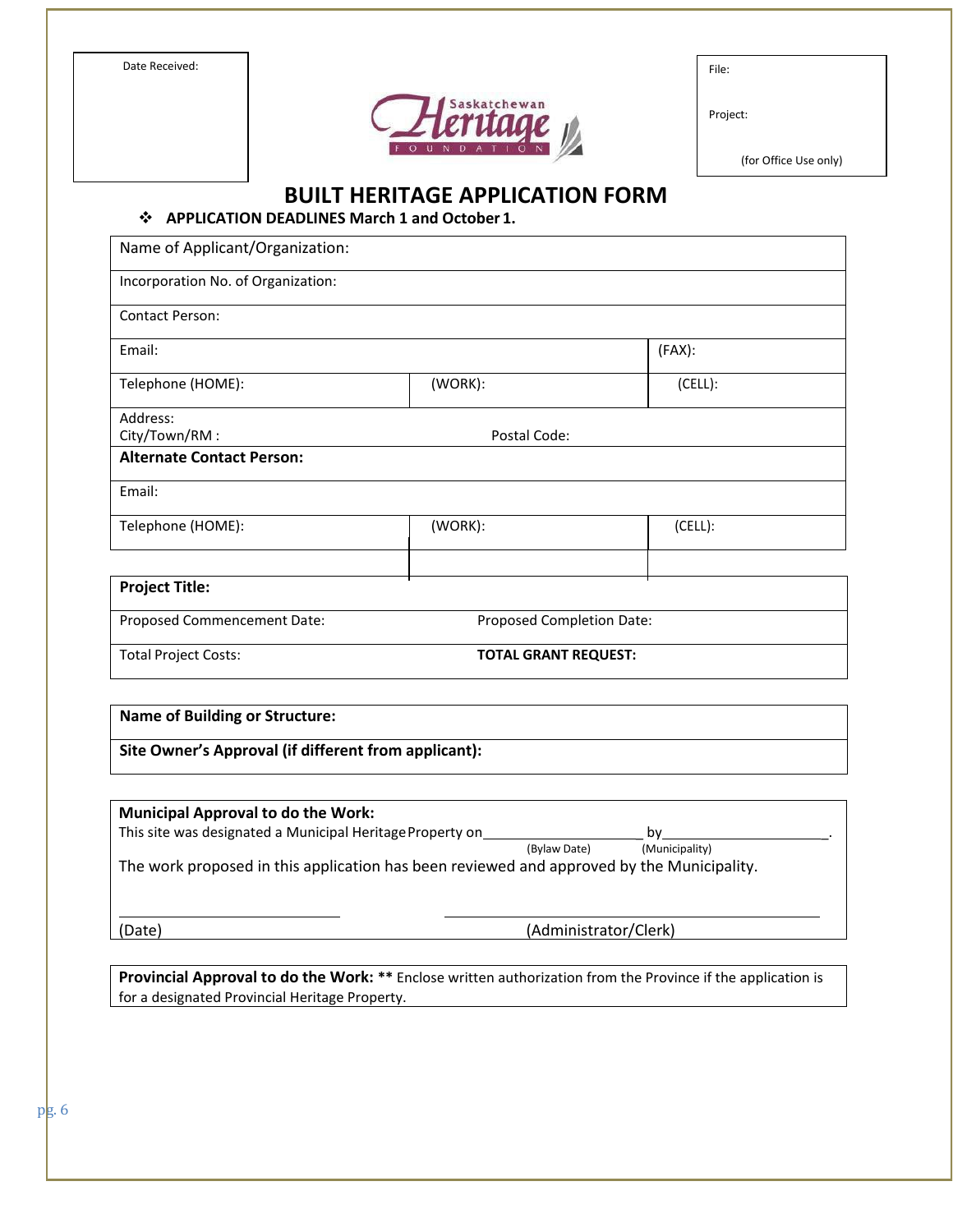# **Application Requirements**

Jurors will only adjudicate eligible components of an application. Applicants must be clear in describing the project and how Saskatchewan Heritage Foundation funding is being used.

Following the format (headings) below, applicants must respond to sections #1 through #4 and provide support material as outlined in #5 below.

### **(Please note: Section 1, 2 and 3 should be kept to a minimum, please try to not exceed more than 3 typed pages).**

- 1. Project Profile / Impact on Heritage Conservation:
	- a) A brief description of the work to be undertaken, and what aspects of the project are to be funded by the Built Heritage Program;
	- b) A brief overview of the threat posed to the building or structure should conservation efforts not take place;
	- c) A description of how the proposed project supports the Mission and Vision of the SHF;
	- d) If applicable, a brief description of previous conservation work that has beencompleted;
- 2. Project Benefits / Community Impact:
	- a) Evidence of designation as a Municipal Heritage Property, Provincial Heritage Property or property that cannot be designated;
	- b) A description of the heritage value of the building or structure: 1) to the community and 2) to the province;
	- c) A description of the benefits associated with the project related to present and future community use and/or community benefit such as: current/proposed use and frequency of use; community-based business improvement, economic diversification, social and/or recreational development, tourism development;
	- d) Current and future use plans for the building or structure.
- 3. Project Plan / Proposed Work:
	- a) A detailed outline of the proposed work for the project including the related timelines for the work and priority of work to be done;
- 4. Budget:
	- a) The budget template must be balanced and it should ONLY include eligible costs related to the physical conservation of the building that is being applied for, along with a breakdown of confirmed and projected funding resources for eligible expenses.
- 5. Support Materials:
	- a) *Historic photographs, if available* Historic photographs may show the appearance of historic doors, windows, exterior finishes or features that no longer exist or have been concealed or altered. All applicants to the Built Heritage program must make every effort to provide historic photographs of the building or structure for which funding assistance is being sought. Photographs should include the approximate date on which they were taken.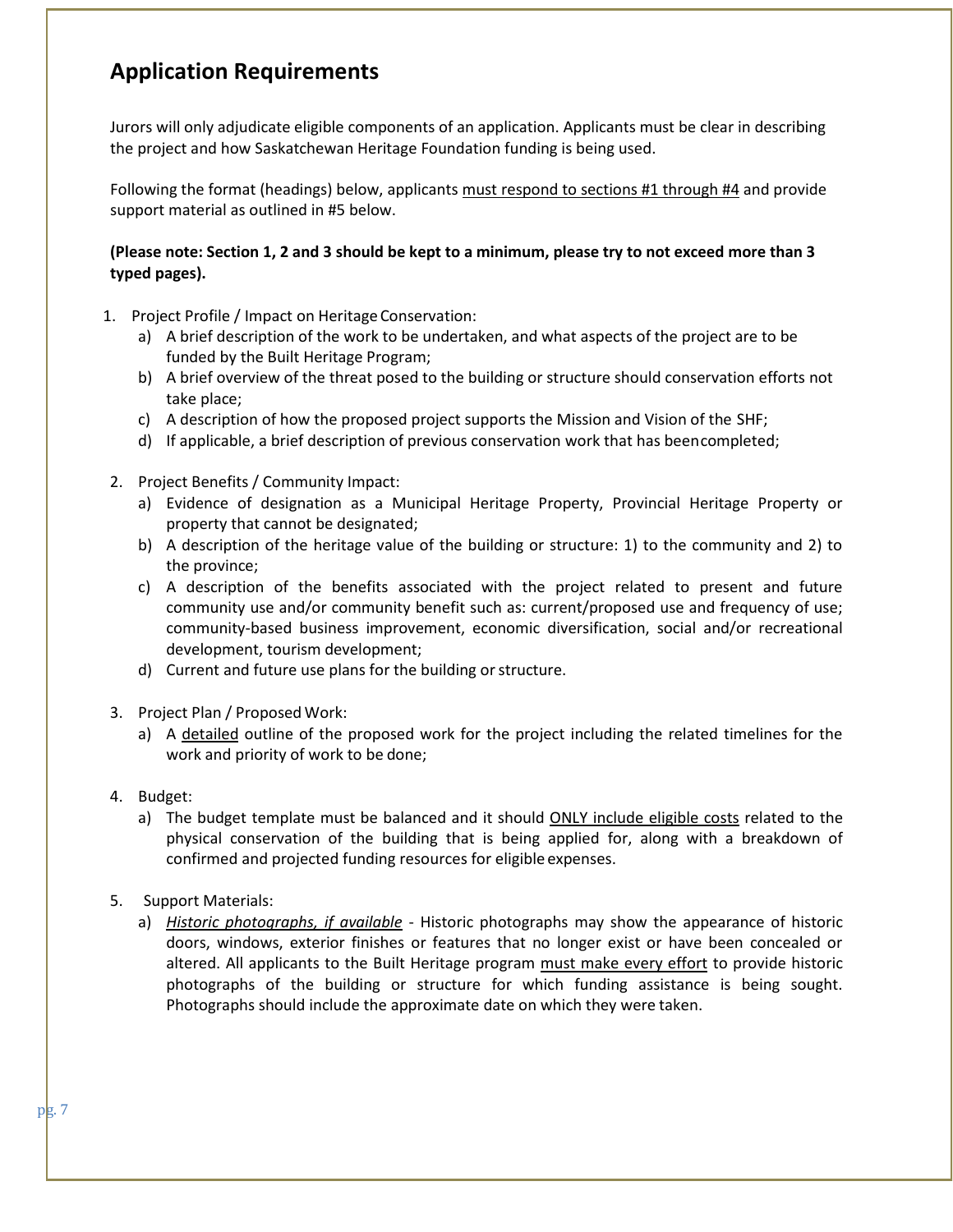- b) *Current State* photographs depicting the current state of the building or structure, and detailed photographs depicting specific areas for conservation efforts related to the application. Photographs should include: Two photographs of the entire building or structure in its current setting, as well as several photographs detailing the specific area(s) where the conservation work is proposed. (e.g. detailed shots of window casings, exterior finish, character-defining features).
- c) *Related Studies* If any related feasibility studies, architectural and engineering drawings and specifications exist, please provide the Executive Summary. If an Executive Summary is not available, please provide a summary of the report findings.
- d) *Quotes* Documentation from suppliers and/or contractor(s) clearly identifying the cost of each component of the project is required.
- e) *Work Authorizations* Letter authorizing the work from the site owner, if the site owner is different from the applicant; signature from the Municipality on the application form authorizing the scope of work on a MHP; written approval from the Province authorizing the scope of work on a PHP.

### **Applicant Responsibilities**

- Saskatchewan Heritage Foundation provides support to the program applicant in advance of an application deadline by directing the applicant to information and other potential funding sources, and by clarifying aspects of the application as needed.
- ⬧ Applicants are responsible for obtaining the necessary investigation, conservation, development or construction permits from the appropriate Municipal, Provincial or Federal agencies before commencing a project.
- ⬧ Applicants must submit a completed and signed Application Form, including all required information, support material, signed Checklist, and Budget Template Form.
- ⬧ In certain situations, securing professional opinions from architects and/or engineers may be strongly recommended to be included with your application.

## **Notification**

Adjudications and notification will take place by the last week of April or the last week of November. Applicants will be notified of the results within the next week.

### **Budget Template**

(Additional items/lines may be added to the template as required).

- ❖ **Refer to Application Guidelines** for eligible and ineligible costs.
- ❖ **List all revenue and expenses**. Only include eligible items that are directly related to the request for funding.
- ❖ **The budget must balance; in-kind should be included in both revenue and expenses** (total revenue must equal total expenses).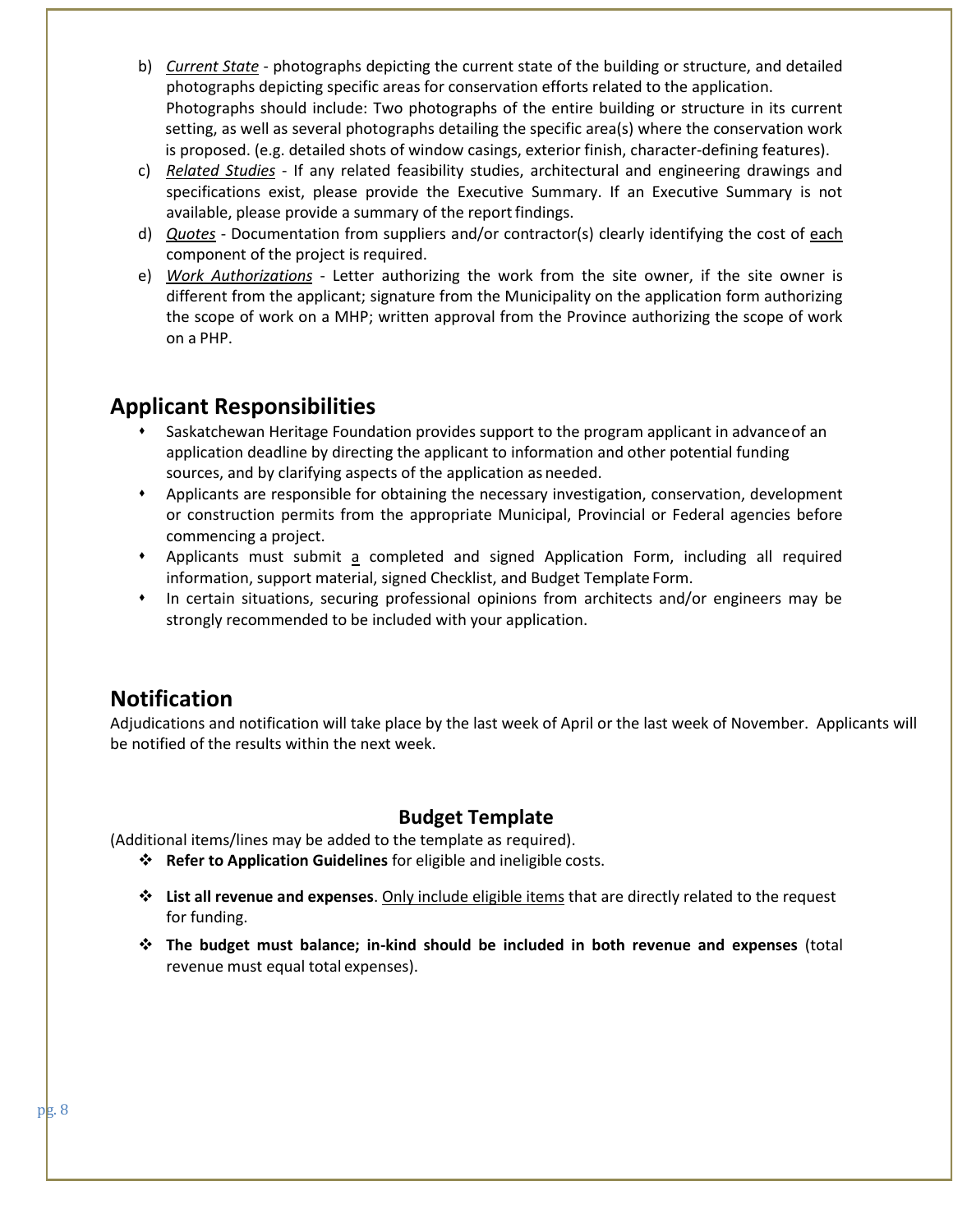### **Budgetary Notes:**

#### *Cost Sharing*

All applicants must contribute a minimum of 50% of the total eligible project costs. Projects north of the 54<sup>th</sup> parallel are eligible for 75% of the total eligible project costs.

### *Applicant's Contribution*

The applicant's contribution can be comprised of a combination of funds from any government or nongovernment source and in-kind donations.

#### *In-kind Donations*

In-kind donations of labour, materials and services cannot exceed 25% of the applicant's share in the application, and in-kind donations of labour, materials and services cannot exceed 25% of the program allocation that may be provided.

### *Volunteer Labour*

Volunteer labour is calculated at the current rate of minimum wage. If a grant is awarded, on a separate page, you must indicate the number of volunteer personnel and the number of volunteer hours for each individual to accompany your claim form. (PLEASE CONTACT THE SHF FOR THIS FORM, if required)

### *In-Kind Materials and Equipment*

On a separate page, list donated materials and equipment, their value and the donor.

#### *Travel*

In-province transportation, accommodation and meal expenses (if an eligible expense) will not exceed current established Provincial Government rates.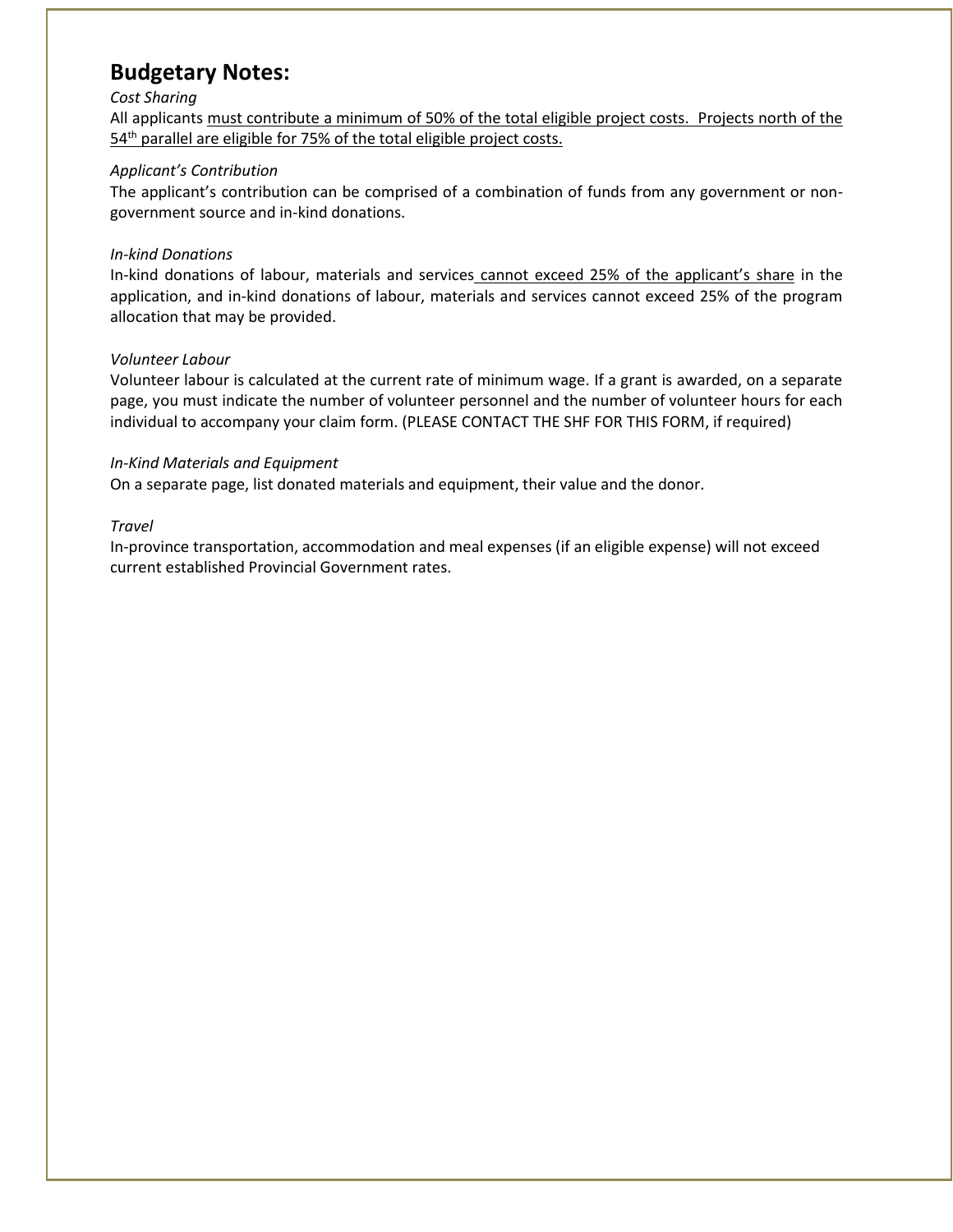|                                                               | Column 1: | Column 2:       | <b>Explanatory Notes</b> |  |
|---------------------------------------------------------------|-----------|-----------------|--------------------------|--|
|                                                               | Confirmed | Projected       |                          |  |
| <b>REVENUE:</b>                                               | Revenue   | Revenue         |                          |  |
| <b>Federal Government Grant</b>                               |           |                 |                          |  |
| <b>Other Provincial Grants (list)</b>                         |           |                 |                          |  |
|                                                               |           |                 |                          |  |
|                                                               |           |                 |                          |  |
| <b>Municipal Grant</b>                                        |           |                 |                          |  |
| In-Kind Contributions (cannot<br>exceed 25% of the Applicants |           |                 |                          |  |
| Contribution):<br>- Materials                                 |           |                 |                          |  |
|                                                               |           |                 |                          |  |
| - Labor                                                       |           |                 |                          |  |
| - Equipment                                                   |           |                 |                          |  |
| Fundraising                                                   |           |                 |                          |  |
| <b>Cash Donations</b>                                         |           |                 |                          |  |
| Other (provide detailed list)                                 |           |                 |                          |  |
| Applicant's Contribution                                      |           |                 |                          |  |
| Sask Heritage Foundation                                      |           |                 |                          |  |
| Request                                                       |           |                 |                          |  |
| <b>TOTAL REVENUE:</b>                                         |           |                 | <b>TOTAL</b>             |  |
|                                                               |           |                 | <b>CONFIRMED AND</b>     |  |
|                                                               |           |                 | <b>PROJECTED</b>         |  |
|                                                               |           |                 | <b>REVENUE:</b>          |  |
|                                                               | Do not    | Column 2:       | <b>Explanatory Notes</b> |  |
|                                                               | write in  | <b>Budgeted</b> |                          |  |
|                                                               | this      | <b>Expenses</b> |                          |  |
|                                                               | column    |                 |                          |  |
| <b>EXPENSES: (list actual</b><br>expenses)                    |           |                 |                          |  |
|                                                               |           |                 |                          |  |
|                                                               |           |                 |                          |  |
|                                                               |           |                 |                          |  |
|                                                               |           |                 |                          |  |
|                                                               |           |                 |                          |  |
|                                                               |           |                 |                          |  |
|                                                               |           |                 |                          |  |
|                                                               |           |                 |                          |  |
|                                                               |           |                 |                          |  |
|                                                               |           |                 |                          |  |
|                                                               |           |                 |                          |  |
|                                                               |           |                 |                          |  |
|                                                               |           |                 |                          |  |
|                                                               |           |                 |                          |  |
| <b>In-Kind Materials</b>                                      |           |                 |                          |  |
| In-Kind Labour                                                |           |                 |                          |  |
| In-Kind Equipment                                             |           |                 |                          |  |
| <b>TOTAL EXPENSES:</b>                                        |           |                 |                          |  |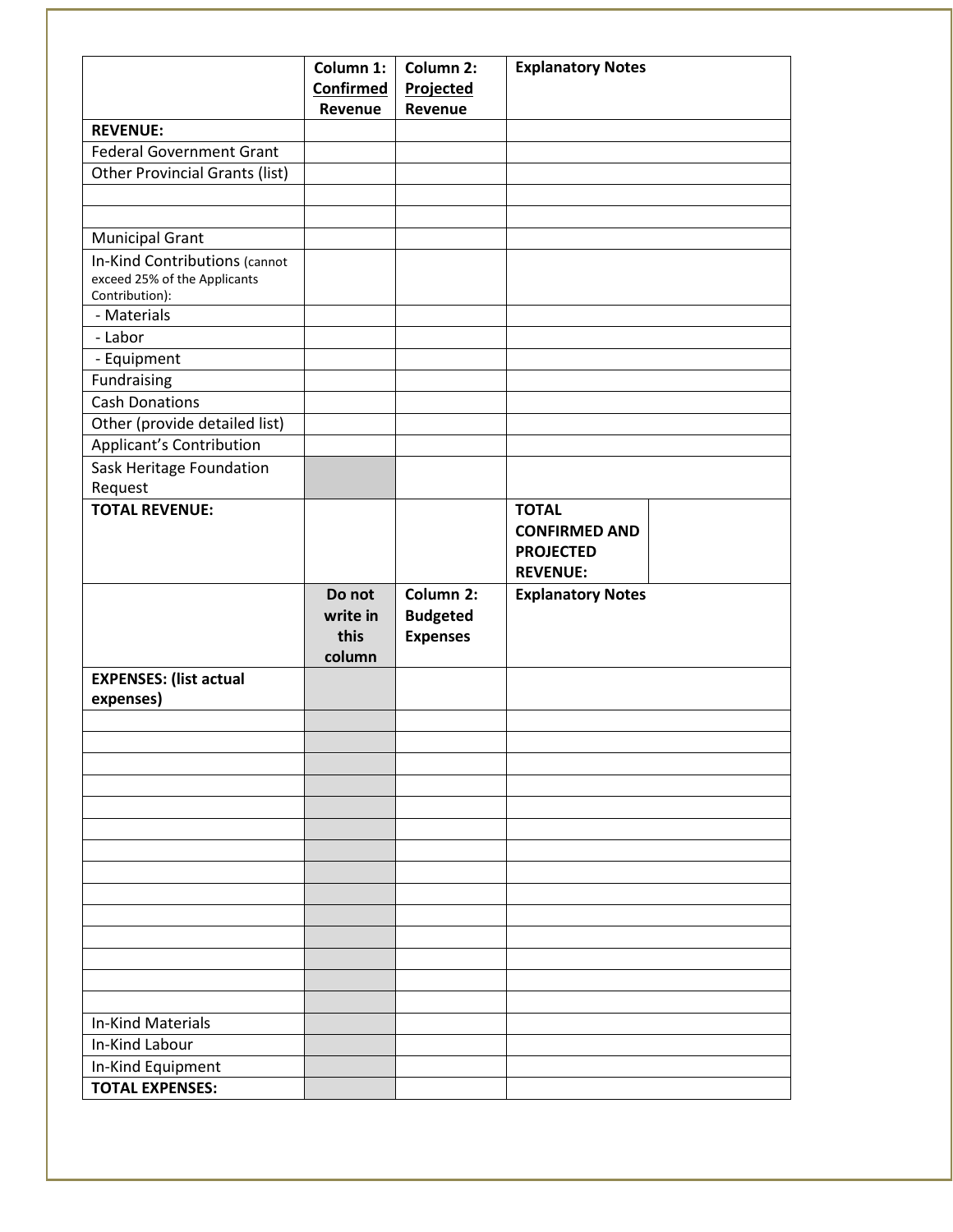| <b>Application Checklist:</b>                                                                              |  |  |  |  |
|------------------------------------------------------------------------------------------------------------|--|--|--|--|
| Please ensure that all of the following information is included in your application.                       |  |  |  |  |
| CHECK OFF each item below and SIGN the bottom of this form.                                                |  |  |  |  |
| A fully completed Application Form                                                                         |  |  |  |  |
| A Project Summary, including what aspects of the project are to be funded by the Built<br>Heritage program |  |  |  |  |
| Initials on Release of Information and signature on Declaration                                            |  |  |  |  |
| A detailed Project Description including: (please limit the following to 2 pages)                          |  |  |  |  |
| - Brief description of work, including what aspects of the project are to be funded by the Built           |  |  |  |  |
| Heritage program;                                                                                          |  |  |  |  |
| - Brief description of the threat to the property should conservation work not takeplace;                  |  |  |  |  |
| - Brief description of how the project supports the Mission and Vision of the Saskatchewan                 |  |  |  |  |
| Heritage Foundation;                                                                                       |  |  |  |  |
| - Brief description of previous conservation work if any exist;                                            |  |  |  |  |
| - Evidence of designation as a MHP or PHP or proof that the property cannot be designated;                 |  |  |  |  |
| - Description of the heritage value to 1) the community; and 2) the province;                              |  |  |  |  |
| - Adherence to eligible items as supported by the Standards and Guidelines;                                |  |  |  |  |
| - Budget - detailed balanced budget showing confirmed and projected sources                                |  |  |  |  |
| <b>Support Material including:</b>                                                                         |  |  |  |  |
| - Historical photographs                                                                                   |  |  |  |  |
| - Current day color photographs                                                                            |  |  |  |  |
| - Related studies (if any exist)                                                                           |  |  |  |  |
| - Quotes for each component of the proposed work                                                           |  |  |  |  |
| Work Authorizations including site owner approval, and permits if applicable                               |  |  |  |  |
| Current and future use plans                                                                               |  |  |  |  |

I have read the Program Information and understand that items on the above Checklist must be provided with my application in order for it to be adjudicated.

(Signature of Applicant) (Position)

(Print name legibly) (Date)